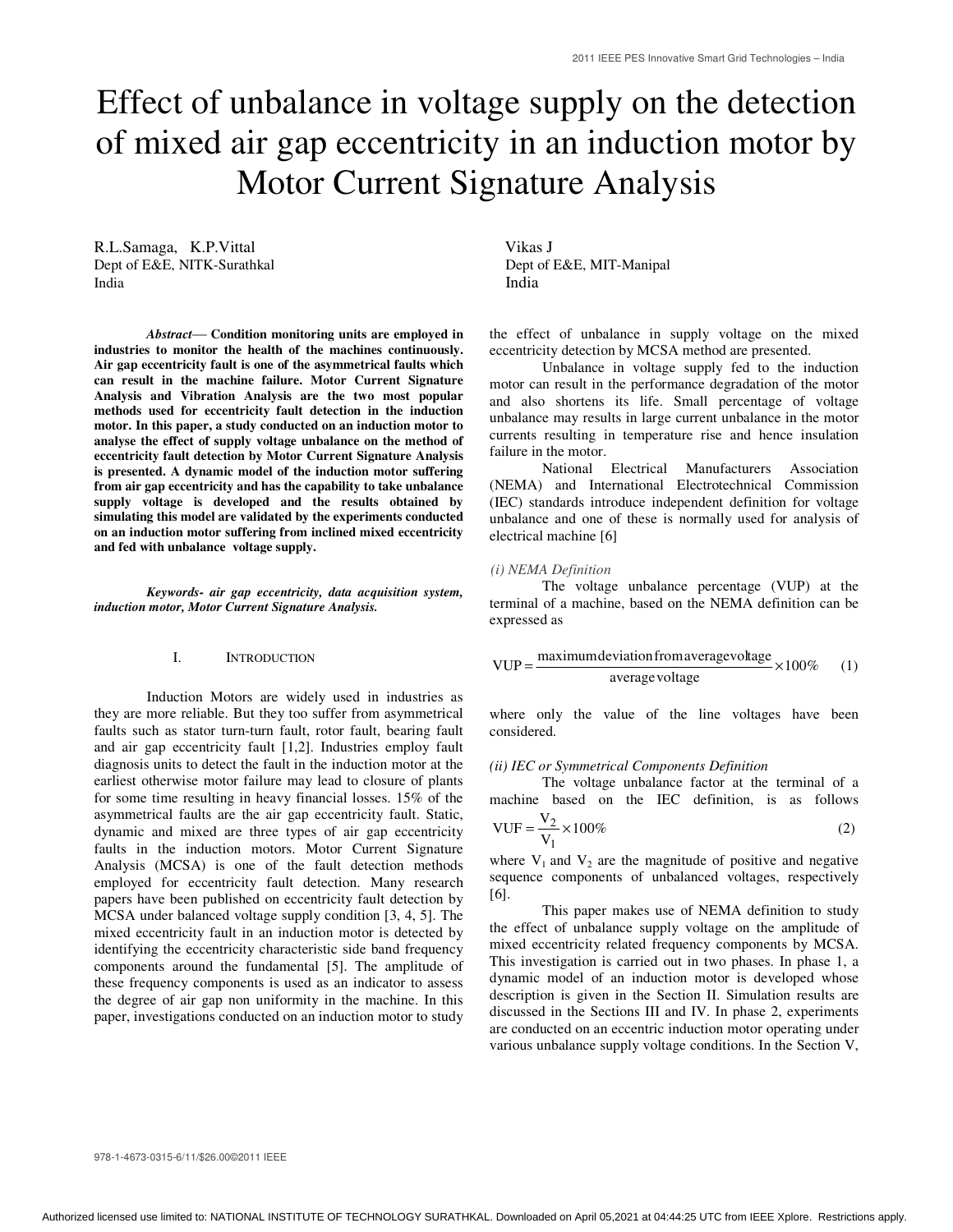results obtained by the simulating the model under various unbalance conditions are validated by experimental results. It is followed by the Conclusion in the Section VI.

#### II. MODELING AND SIMULATION

The dynamic model of the induction motor is developed using multiple coupled circuit approach in  $MATLAB/SIMULINK<sup>®</sup> platform [7,8,9]$ . The inductances are calculated by using Modified Winding Function Theory [10] and is given by (3)

$$
L_{ij} = 2\pi\mu_0 r \ell \left[ \left\langle P n_i n_j \right\rangle - \frac{\left\langle P n_i \right\rangle \left\langle P n_j \right\rangle}{\left\langle P \right\rangle} \right]
$$
 (3)

where  $r$  is the mean radius of the air gap,  $\ell$  is the axial length of the stack,  $P$  is the air gap permeance,  $n_i$  and  $n_j$  are the turn functions of *i* and *j* windings respectively.

 The stator phase A and rotor loop1 turn functions considered for modeling the machine are given in Appendix. For mixed eccentricity conditions prevailing in the machine, the permeance  $P$  is calculated using  $(4)$  [11].

$$
P(\theta_r, \phi) = P_0 + P_1 \cos(\phi - \rho(\theta_r)) + P_2 \cos(2\phi - 2\rho(\theta_r)) \dots (4)
$$

$$
P_i = 2 \left[ \frac{1}{g_0 \sqrt{1 - \delta^2}} \right] \left[ \frac{1 - \sqrt{1 - \delta^2}}{\delta} \right]^i
$$
  

$$
\rho(\theta_r) = \tan^{-1} \left( \frac{\delta_d \sin(\theta_r)}{\delta_s + \delta_d \sin(\theta_r)} \right)
$$
  

$$
\delta(\theta_r) = \sqrt{\delta_s^2 + \delta_d^2 + 2 \delta_s \delta_d \cos(\theta_r)}
$$

where  $g_0$  is the length of the air gap under healthy conditions,  $\phi$  is the circumferential angle,  $\theta_r$  is the rotor position angle,  $\delta_s$  $\delta_d$  and  $\delta$  are the static, dynamic and mixed eccentricity indices.

The induction motor model developed in [7, 8] takes stator phase voltages as input. Hence the model is suitable to study the operation of motor under balanced conditions only. To take into account of the unbalance in supply voltages, it is necessary to modify the model which can take line voltages as input. For machines having delta connected stator windings, modifications in the model is not necessary as the line voltages will be same as phase voltages.

But for a star connected machine modifications are necessary in the stator system equations as described below. The voltages equations for the stator loops in vector matrix can be written as given in (5) [7].

$$
V_s = \begin{bmatrix} R_a & 0 & 0 \\ 0 & R_b & 0 \\ 0 & 0 & R_c \end{bmatrix} I_s + \begin{bmatrix} \frac{d\lambda_a}{dt} \\ \frac{d\lambda_b}{dt} \\ \frac{d\lambda_c}{dt} \end{bmatrix}
$$
 (5)

where  $V_s = [v_a \quad v_b \quad v_c]^t$  ,  $v_a$ ,  $v_b$  and  $v_c$  are the stator phase

voltages,  $R_a$ ,  $R_b$  and  $R_c$  are the stator phase resistances,  $\lambda_a$ ,  $\lambda_b$ and  $\lambda_c$  are the stator phase flux linkages and the stator flux is given by

$$
\lambda_{s} = \begin{bmatrix} L_{aa} & L_{ab} & L_{ac} \\ L_{ba} & L_{bb} & L_{bc} \\ L_{ca} & L_{cb} & L_{cc} \end{bmatrix} I_{s} + \begin{bmatrix} L_{ar} \\ L_{br} \\ L_{cr} \end{bmatrix} I_{r}
$$
 (6)

where  $L_{ab}$ ,  $L_{bc}$ ,  $L_{ca}$  are the mutual inductances between three phases and  $L_{aa}$ ,  $L_{bb}$ ,  $L_{cc}$  are the stator phase self inductances,  $I_s$ is a phase current vector  $=[i_a i_b i_c]^t$ ,  $I_r$  is a vector of rotor loop currents =  $[i_1 \ i_2 \ldots \ldots \ i_n \ i_e]$  and  $L_{sr}$  is the mutual inductance between stator phases and rotor loops.

By manipulating (5) and (6),  $V_{sl-l}$  and  $\lambda_{sl-l}$  are obtained and are given in (7) and (8) respectively [9].

$$
V_{sl-1} = \begin{bmatrix} V_a - V_b \\ V_b - V_c \\ V_c - V_a \end{bmatrix} = \begin{bmatrix} R_a & -R_b & 0 \\ 0 & R_b - R_c \\ -R_a & 0 & R_c \end{bmatrix} I_s + \begin{bmatrix} \frac{d\lambda_{sl-1}}{dt} \\ dt \end{bmatrix}
$$
(7)  

$$
\lambda_{sl-1} = \begin{bmatrix} \lambda a - \lambda_b \\ \lambda_b - \lambda_c \\ \lambda c - \lambda_a \end{bmatrix} = \begin{bmatrix} L_{aa} - L_{ba} & L_{ab} - L_{bb} & L_{ac} - L_{bc} \\ L_{ba} - L_{ca} & L_{bb} - L_{cb} & L_{bc} - L_{cc} \\ L_{ca} - L_{aa} & L_{cb} - L_{ab} & L_{cc} - L_{ac} \end{bmatrix} I_s
$$

$$
+ \begin{bmatrix} L_{ar} - L_{br} \\ L_{br} - L_{cr} \\ L_{cr} - L_{ar} \end{bmatrix} I_r
$$
(8)

For star connected stator, under both balanced and unbalanced conditions, vector sum of three phase currents (line currents) are always zero. Hence sum of its derivative will also be zero. Hence it can be written as

$$
I_a + I_b + I_c + \frac{d(I_a + I_b + I_c)}{dt} = 0
$$
\n(9)

where  $I_a$ ,  $I_b$ ,  $I_c$  are line currents.

Equation (7) cannot be solved. Hence modifications are done as given in [9]. Replacing the third row in (7) by (9), (7) can be written as

$$
V_{sI-I} = \begin{bmatrix} V_a - V_b \\ V_b - V_c \\ 0 \end{bmatrix} = \begin{bmatrix} R_a & -R_b & 0 \\ 0 & R_b - R_c \\ 1 & 1 & 1 \end{bmatrix} I_s + \begin{bmatrix} d\lambda_{sI-I} \frac{d\lambda_{sI-I}}{dt} \end{bmatrix}
$$
 (10)

where  $\lambda$ <sup>'</sup><sub>sl-l</sub> is given by

$$
\lambda'_{s1-1} = \begin{bmatrix} \lambda a - \lambda_b \\ \lambda_b - \lambda_c \\ 0 \end{bmatrix}
$$
  
= 
$$
\begin{bmatrix} L_{aa} - L_{ba} & L_{ab} - L_{bb} & L_{ac} - L_{bc} \\ L_{ba} - L_{ca} & L_{bb} - L_{cb} & L_{bc} - L_{cc} \\ 1 & 1 & 1 \end{bmatrix} I_s + \begin{bmatrix} L_{ar} - L_{br} \\ L_{br} - L_{cr} \\ 0 \end{bmatrix} I_r (11)
$$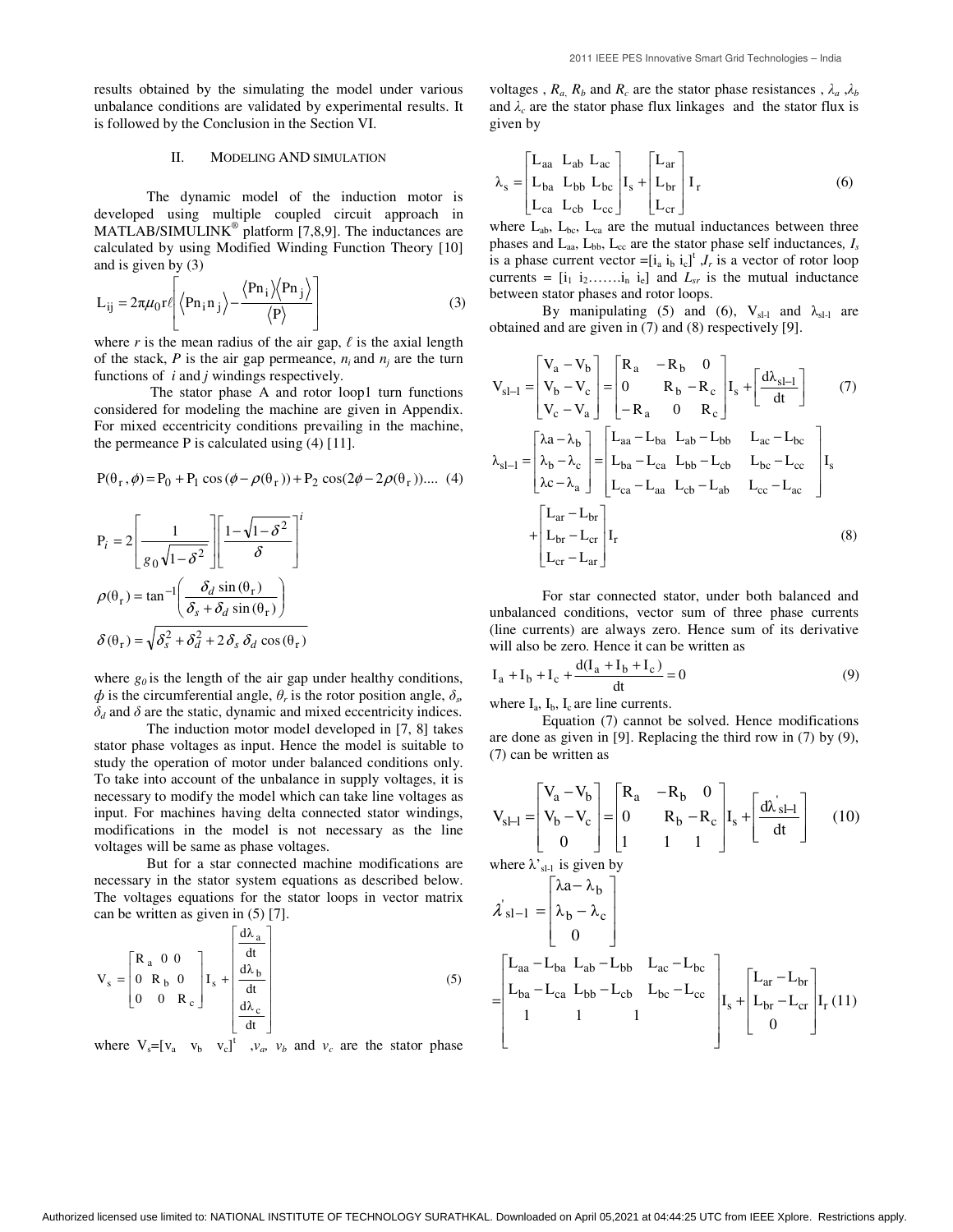Since the rotor winding are short circuited, so there is no need for modification of equations on the rotor side. The rotor equations and mechanical equation remain same.

Under unsymmetrical unbalanced condition, magnitude and phase angles of the line voltages will not remain the same. In order to obtain the phase angle of line voltages, the triangle theorem and properties of line voltages are used [12] and are calculated as follows Since the rotor winding are short circuited, s<br>no need for modification of equations on the rotor  $\cdot$ <br>rotor equations and mechanical equation remain same<br>Under unsymmetrical unbalanced c<br>magnitude and phase angles of the

With V<sub>ab</sub> as reference, three line voltages are defined as

$$
\hat{v}_{ab} = V_{ab} \angle 0
$$
  
\n
$$
\hat{v}_{bc} = V_{bc} \angle 180 - \beta
$$
  
\n
$$
v_{ca} = V_{ca} \angle -180 + \alpha
$$
 (12)

where  $\alpha$  and  $\beta$  are defined as

$$
\alpha=\frac{V_{ab}^2+V_{bc}^2+V_{ca}^2}{2V_{ab}V_{ca}}
$$

$$
\beta=\frac{V_{ab}^2+V_{bc}^2+V_{ca}^2}{2V_{ab}V_{bc}}
$$

 $V_{ab}$ ,  $V_{bc}$  and  $V_{ca}$  are the line voltages.

Phase angles are computed in m-files with the knowledge of magnitude of three line voltages and brought to SIMULINK model along with the voltage magnitudes as inputs to the model. The developed model is simulated various unbalance supply voltage conditions and the results<br>obtained are discussed in the following Sections.<br>III. SIMULATION RESULTS AND PSD ANALYSIS obtained are discussed in the following Sections. files are computed in m-files with the magnitude of three line voltages and brought to model along with the voltage magnitudes as model. The developed model is simulated for

## III. SIMULATION RESULTS AND PSD ANALYSIS

The selected machine is a Delta connected, 3 hp induction motor having 24 stator slots, 30 rotor bars, 4 poles and the machine parameters are defined in Appendix. The model is simulated using Runge Kutta method size of 0.00005 seconds for different mixed eccentricity conditions for both conditions of balanced and unbalanced supply voltages. 20000 stator data samples of stator phase currents are extracted from the machine running under full load and are filtered using a low pass FIR filter having cut off frequency of 10 kHz. The chosen window is Hann. In induction motor having 24 stator slots, 30 rotor bars, 4 poles and the machine parameters are defined in Appendix. The model is simulated using Runge Kutta method using a step

Frequency analysis is performed on the stator current data samples to study the effect of supply unbalance on the eccentricity characteristic harmonic frequency components in the current spectra. The spectra obtained by Power Spectral Density (PSD) analysis performed on the data samples of stator phase current of the machine having 30% static eccentricity and 20% dynamic eccentricity under both balance and unbalance conditions are shown in Figure (1). From the figure, it is observed that mixed eccentricity characteristic harmonics  $(f_s - f_r)$  and  $(f_s + f_r)$  are present in both the current harmonics  $(f_s - f_r)$  and  $(f_s + f_r)$  are present in both the current spectra. But under unbalance conditions third order harmonics are also present in the current spectra. conditions for both conditions of balanced and unbalanced<br>supply voltages. 20000 stator data samples of stator phase<br>currents are extracted from the machine running under full<br>load and are filtered using a low pass FIR fil the rotor winding are short circuited, so there is the notor whom the content<br>undiffication of equations on the rotor side. The<br>stand mechanical cquations creation creations.<br>
In the valuation creation creation condition,



Fig 1. Stator phase A current spectra of the machine under (a) balance supply (b) unbalance supply ( 2.03% )

The eccentricity related side band frequency The eccentricity related side band frequency components around the fundamental are computed using (13) and are compared with those obtained by PSD analysis in and are compared with those obtained by PSD analysis in Table (1)

$$
f_e = f_s \pm k f_r
$$
  
where  $f_r = f_s ((1-s)/p)$  (13)

 $f_r$  is the rotor frequency,  $f_s$  is the fundamental frequency, *s* is the slip and  $p$  is the pole pairs.

TABLE 1. COMPARISON OF ECCENTRICITY RELATED HARMONICS IN STATOR PHASE A CURRENT

|                         | Full Load      |                |  |
|-------------------------|----------------|----------------|--|
| Frequency<br>Components | $f_s - f_r$ Hz | $f_s + f_r$ Hz |  |
| <b>PSD</b> Analysis     | 26 Hz          | 74 Hz          |  |
| Equation                | 26.16 Hz       | 73.74 Hz       |  |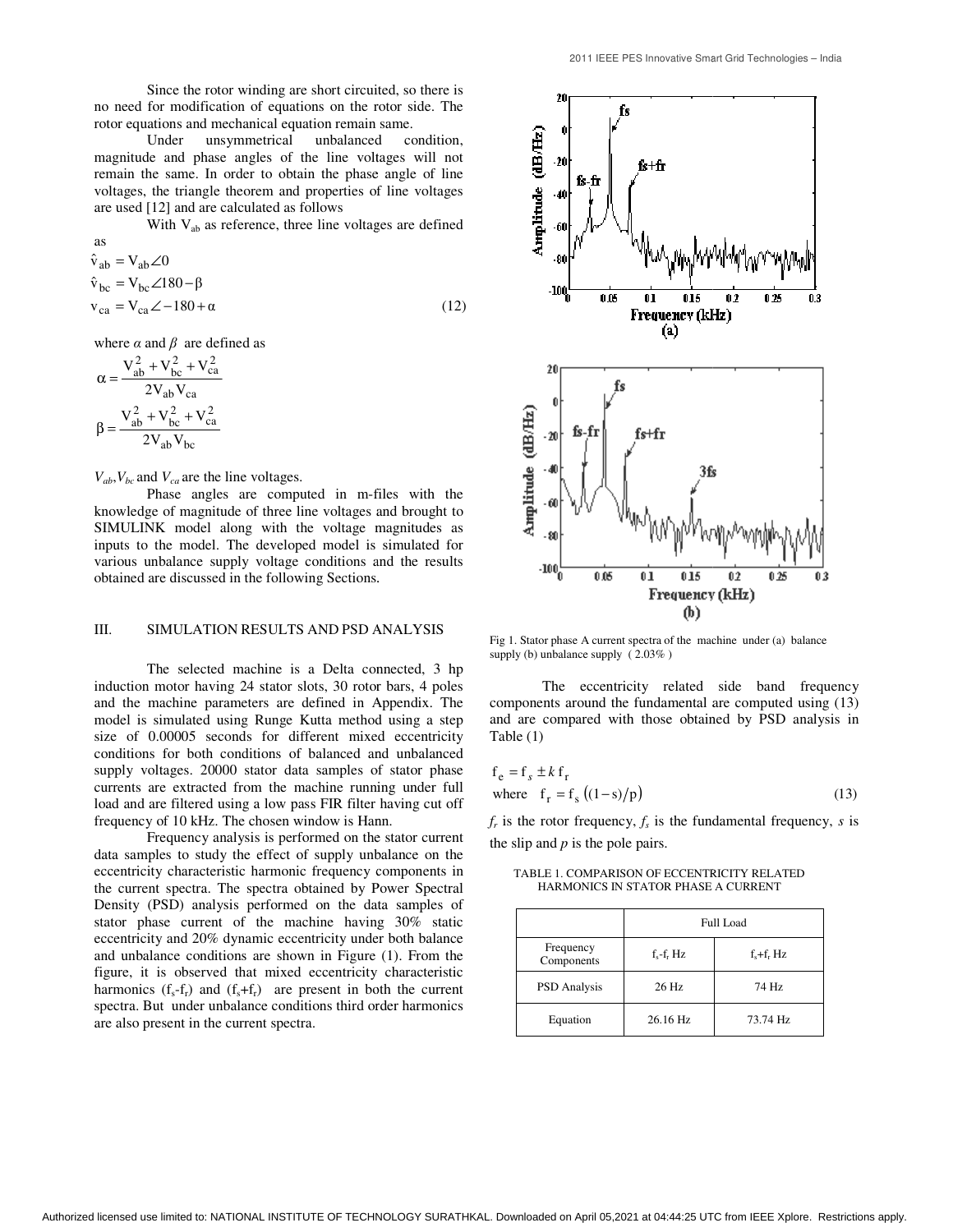The results obtained by performing PSD analysis on the stator phase A current data samples of the motor suffering from mixed eccentricity condition and supplied with unbalance voltages are presented in the following Section.

## IV. RESULTS AND DISCUSSIONS

Effect of unbalance is investigated for three unbalance supply voltage conditions. They are categorised as

*(i)Over Voltage unbalance Condition:* In this case, line voltage  $V_{ab}$  is set at 400V and other two line voltages  $V_{bc}$  and *Vca* are kept more than 400V

(ii)*Under Voltage unbalance Condition:* Both the line voltages  $V_{bc}$  and  $V_{ca}$  are maintained less than 400V while  $V_{ab}$  is kept constant at 400 V.

(iii)*Mixed Voltage unbalance Conditions:* In this case, study is conducted by keeping  $V_{ab}$  constant at 400V while one of  $V_{bc}$  or *Vca* is maintained above 400V and the other below 400V.

 The model is simulated for the air gap eccentricity conditions of 20% static eccentricity and 20% dynamic eccentricity for the above said three conditions of unbalance voltage and the amplitude of the eccentricity related frequency components are found from the current spectra obtained by performing PSD analysis are tabulated in Table 2-4. The percentage of unbalance is calculated using NEMA definition.

TABLE 2. VARIATION OF MAGNITUDE OF AIR GAP ECCENTRICITY RELATEDHARMONICS UNDER OVER VOLTAGE UNBALANCE

|                              | Percentage<br>Voltage<br>Unbalance | $f_s - f_r$<br>(26Hz)<br>Magnitude | $f_s + f_r$<br>(74Hz)<br>Magnitude |
|------------------------------|------------------------------------|------------------------------------|------------------------------------|
| Over<br>Voltage<br>Unbalance | $1\%$<br>(400, 404, 408)           | $-45.11$                           | $-35.53$                           |
|                              | 2%<br>(400, 410, 415)              | $-44.43$                           | $-35.13$                           |
|                              | 3%<br>(400, 417, 420)              | $-42.9$                            | $-35.01$                           |

TABLE 3 VARIATION OF MAGNITUDE OF AIR GAP ECCENTRICITY RELATED HARMONICS UNDER UNDER VOLTAGE UNBALANCE.

|                               | Percentage<br>Voltage<br>Unbalance | $f_s - f_r$<br>(26Hz)<br>Magnitude | $f_{s}+f_{r}$<br>(74Hz)<br>Magnitude |
|-------------------------------|------------------------------------|------------------------------------|--------------------------------------|
| Under<br>Voltage<br>Unbalance | 1%<br>(400, 396, 392)              | $-46.79$                           | $-36.38$                             |
|                               | 2%<br>(400, 392, 384)              | $-47.41$                           | $-36.95$                             |
|                               | 3%<br>(400, 385, 380)              | $-48.97$                           | $-37.31$                             |

| TABLE 4 VARIATION OF MAGNITUDE OF AIR    |
|------------------------------------------|
| GAP ECCENTRICITY RELATED HARMONICS UNDER |
| MIXED VOLTAGE UNBALANCE.                 |

|                               | Percentage<br>Voltage<br>Unbalance | $fs$ - $fr$<br>(26Hz)<br>Magnitude | $fs+fr$<br>(74Hz)<br>Magnitude |
|-------------------------------|------------------------------------|------------------------------------|--------------------------------|
| Mixed<br>Voltage<br>Unbalance | $1\%$<br>(400, 396, 404)           | $-45.83$                           | $-35.94$                       |
|                               | 2%<br>(400, 392, 408)              | $-45.93$                           | $-35.91$                       |
|                               | 3%<br>(400, 388, 412)              | $-45.83$                           | $-35.94$                       |

- (i) With over voltage unbalance, the magnitude of airgap related harmonic component increases with increase in percentage unbalance.
- (ii) With under voltage unbalance, the magnitude of airgap related harmonic component decreases with increase in percentage unbalance
- (iii) With mixed voltage unbalance, the magnitude of airgap related harmonic component remain nearly constant with increase in percentage unbalance

The observations made from modeling and simulations are validated by conducting experiments on an air gap eccentric induction motor in the next section

## V. EXPERIMENTAL RESULTS

3 hp squirrel cage induction motor is modified to create inclined eccentricity in it. Two end brackets with bores are mounted on either side of shaft and the it can be moved to create inclined eccentricity in the machine. The motor is coupled to a dc generator which is supplying the lamp loads through which the machine is loaded. Inclined static eccentricity of 0.1452 is created at one end is created while the other end (coupling) is healthy. Machine suffers from inherit dynamic eccentricity.

The data acquisition system is built as shown in Figure (2). NI hardware, Hall Effect current transducers is used to build the data acquisition system. Three current Hall Effect transducers are used to sense the three phase currents. They are converted to voltage signals in voltage conversion box and signal conditioned in signal conditioner box.  $LabVIEW^@$  software is used to acquire and process the current signals. 20000 stator phase current data samples are acquired at 20 kHz through Data Acquisition Card (DAC) and stored as .lvm files for offline analysis. These data samples are further filtered using a digital filter with 1kHz as cutoff frequency.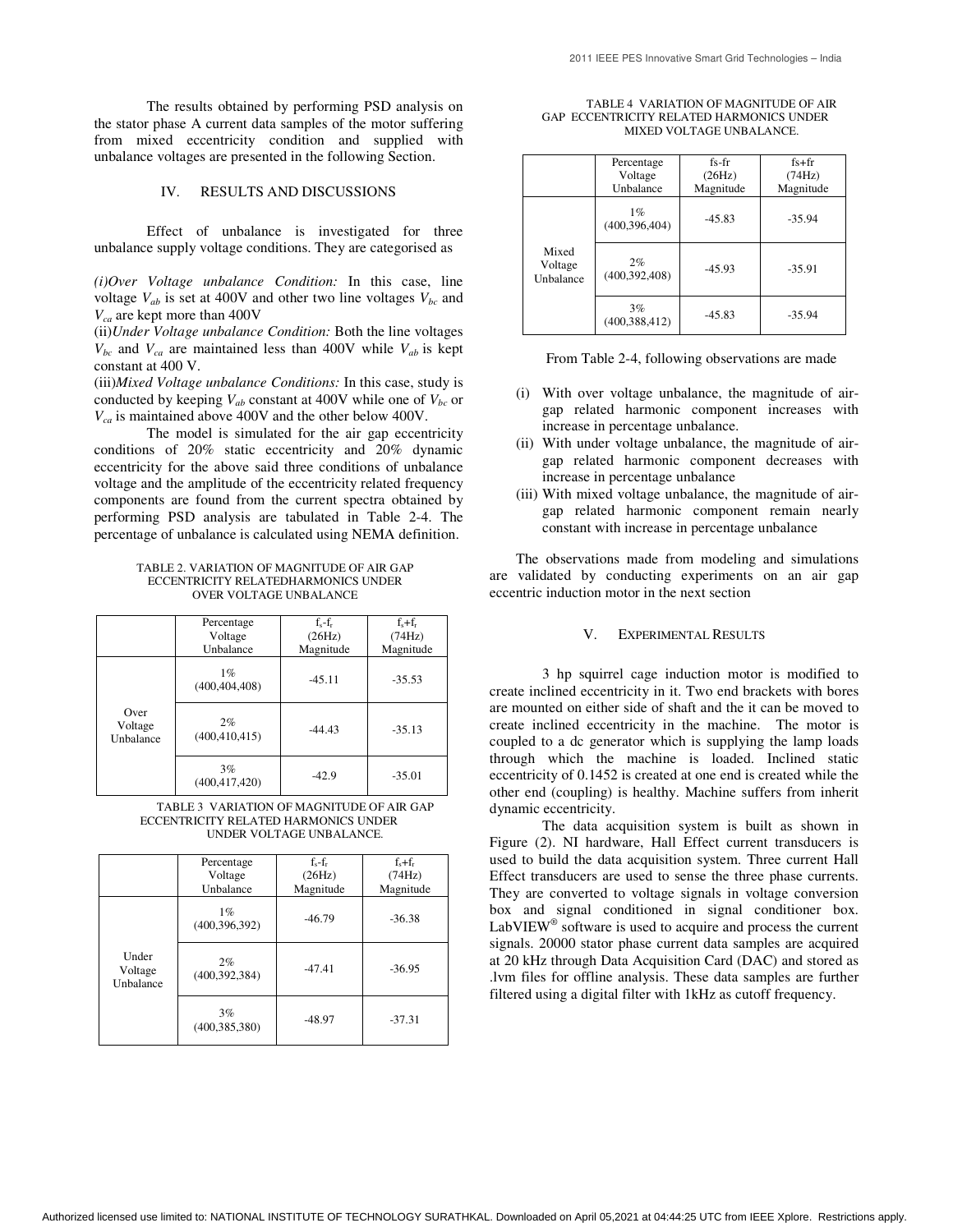

Fig 2 Developed Data Acquisition System

Stator phase A current spectra obtained by PSD analysis performed on the stator phase A current data samples Stator phase A current spectra obtained by PSD analysis performed on the stator phase A current data samples obtained from the machine operating 2% under unbalance condition at full load is shown in Figure (3)



Fig 3 stator phase A Current spectra under unbalance condition  $(2\%)$ 

From the current spectra of stator phase A current, From the current spectra of stator phase A current, the mixed eccentricity related frequency components  $(f_s - f_r)$ ,  $(f<sub>s</sub>+f<sub>r</sub>)$  and  $(f<sub>s</sub>+2f<sub>r</sub>)$  are observed at 26.04 Hz, 73.9 Hz and 98.7 Hz respectively. The variation of amplitude of eccentricity characteristic frequency components under over, under and mixed voltage unbalance conditions are given in Table5.  $(f_s + f_r)$  and  $(f_s + 2f_r)$  are observed at 26.04 Hz, 73.9 Hz and<br>98.7 Hz respectively. The variation of amplitude of<br>eccentricity characteristic frequency components under over,<br>under and mixed voltage unbalance conditions a

From the Table 5, following observations are made

With the increase in the percentage unbalance

(i)The magnitude of air-gap related harmoni increases under over voltage condition.

| TABLE 5 VARIATION OF MAGNITUDE OF AIR GAP |
|-------------------------------------------|
| ECCENTRICITY RELATED HARMONICS UNDER      |
| OVER. UNDER MIXED VOLTAGE UNBALANCE       |

|                              |                                                                                 | ECCENTRICITY RELATED HARMONICS UNDER<br>OVER, UNDER, MIXED VOLTAGE UNBALANCE                       |                                |                                                                                                                                                                                                                                                                                                                                                                                                                                                                                                                                                                                                                                                                                                                                                                                                                                                                                                                       |  |
|------------------------------|---------------------------------------------------------------------------------|----------------------------------------------------------------------------------------------------|--------------------------------|-----------------------------------------------------------------------------------------------------------------------------------------------------------------------------------------------------------------------------------------------------------------------------------------------------------------------------------------------------------------------------------------------------------------------------------------------------------------------------------------------------------------------------------------------------------------------------------------------------------------------------------------------------------------------------------------------------------------------------------------------------------------------------------------------------------------------------------------------------------------------------------------------------------------------|--|
|                              |                                                                                 | Percentage<br>Voltage<br>Unbalance                                                                 | $f_s - f_r$<br>Magnitude<br>dB | $f_s + f_r$<br>Magnitude<br>dB                                                                                                                                                                                                                                                                                                                                                                                                                                                                                                                                                                                                                                                                                                                                                                                                                                                                                        |  |
| Over<br>Voltage<br>Unbalance | 1.97%<br>(400, 408, 408)                                                        | $-62.3$                                                                                            | $-70.36$                       |                                                                                                                                                                                                                                                                                                                                                                                                                                                                                                                                                                                                                                                                                                                                                                                                                                                                                                                       |  |
|                              | 4.86%<br>(400, 414, 420)                                                        | $-60.84$                                                                                           | $-69.63$                       |                                                                                                                                                                                                                                                                                                                                                                                                                                                                                                                                                                                                                                                                                                                                                                                                                                                                                                                       |  |
|                              | Under<br>Voltage<br>Unbalance                                                   | $2.02\%$<br>(400, 392, 396)                                                                        | $-59.37$                       | $-68.17$                                                                                                                                                                                                                                                                                                                                                                                                                                                                                                                                                                                                                                                                                                                                                                                                                                                                                                              |  |
|                              |                                                                                 | 3.04%<br>(400, 396, 388)                                                                           | $-60.14$                       | $-71.09$                                                                                                                                                                                                                                                                                                                                                                                                                                                                                                                                                                                                                                                                                                                                                                                                                                                                                                              |  |
|                              | Mixed<br>Voltage<br>Unbalance                                                   | 2.99%<br>(400, 408, 396)                                                                           | $-60.84$                       | $-69.63$                                                                                                                                                                                                                                                                                                                                                                                                                                                                                                                                                                                                                                                                                                                                                                                                                                                                                                              |  |
|                              |                                                                                 | 4.46%<br>(400, 396, 414)                                                                           | $-61.57$                       | $-73.01$                                                                                                                                                                                                                                                                                                                                                                                                                                                                                                                                                                                                                                                                                                                                                                                                                                                                                                              |  |
|                              | Results                                                                         | decreases under, mixed voltage condition.<br>obtained in<br>summarised in the next section.<br>VI. | <b>CONCLUSION</b>              | sections IV and V are                                                                                                                                                                                                                                                                                                                                                                                                                                                                                                                                                                                                                                                                                                                                                                                                                                                                                                 |  |
|                              | that the<br>fundamental<br>(i)Increases<br>unbalance.<br>unbalance.<br>air gap. |                                                                                                    |                                | In this paper, effect of unbalance in supply voltage on<br>the mixed eccentricity detection method by MCSA are studied<br>and analysed for various unbalance voltage conditions by<br>simulating a machine model of a 3 hp induction motor. The<br>result obtained by simulation of the model is validated by<br>conducting experiments on the same machine. It has been<br>found that voltage unbalance does affect the amplitude of the<br>eccentricity characteristic frequency components. It was<br>observed by both experimentally and modeling and simulation<br>amplitude of upper and lower eccentricity<br>characteristic side band frequency components around the<br>with increase in percentage over voltage<br>(ii) Decreases with increase in percentage under voltage<br>(iii)Remain nearly constant with increase in percentage mixed<br>voltage unbalance under uniform eccentricity throughout the |  |
|                              |                                                                                 |                                                                                                    |                                | Hence it is necessary to account the the effect of<br>unbalance supply voltage while calculating the eccentricity<br>characteristic harmonics amplitude in the eccentricity                                                                                                                                                                                                                                                                                                                                                                                                                                                                                                                                                                                                                                                                                                                                           |  |

#### VI. CONCLUSION CONCLUSION

Hence it is necessary to account the the effect of unbalance supply voltage while calculating the eccentricity characteristic harmonics amplitude in the eccentricity detection method by MCSA.